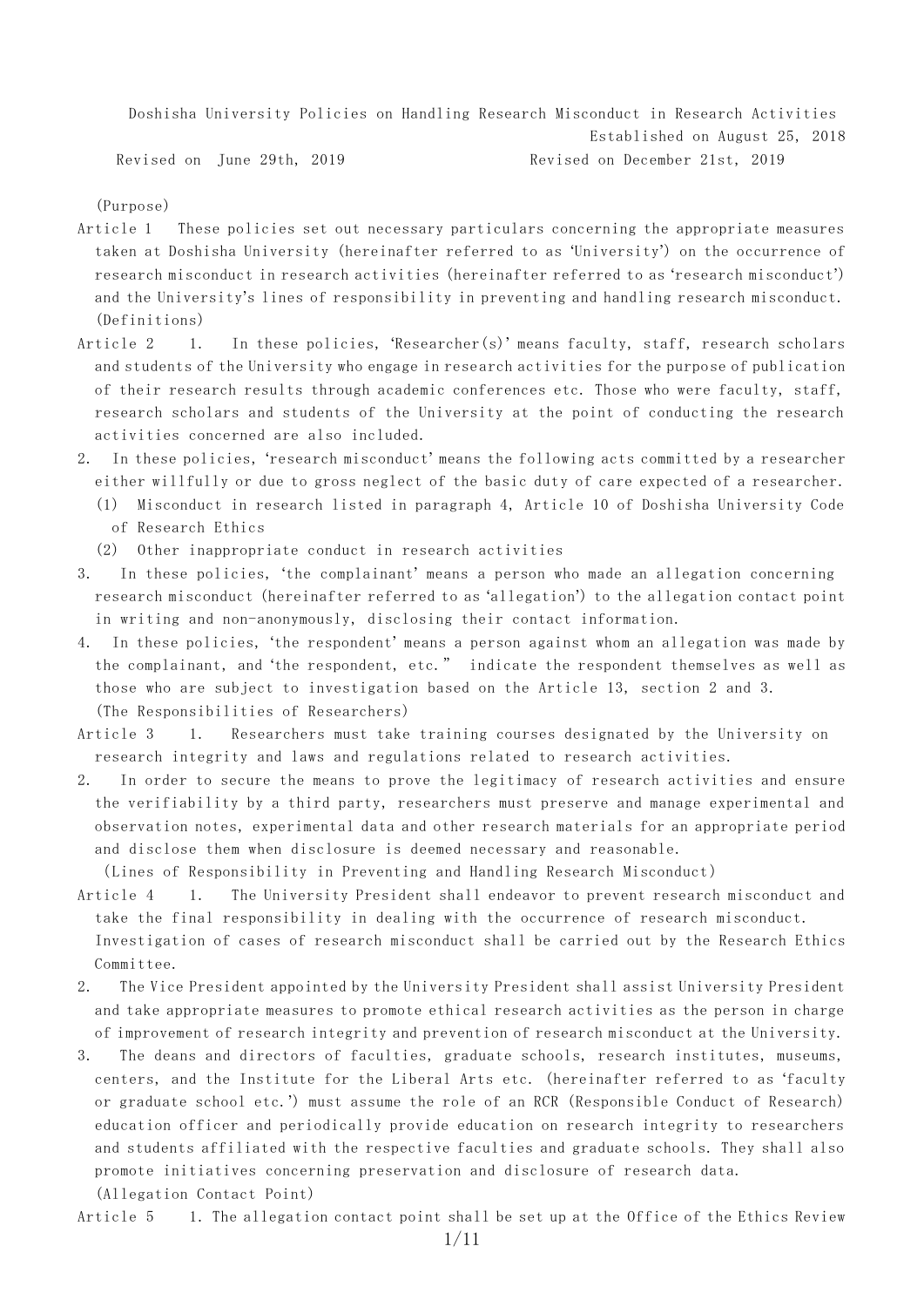to ensure prompt and appropriate response to allegations and consultations.

2. The person in charge at the allegation contact point shall be the Director of the Office of the Ethics Review.

(Consultation about Making an Allegation)

- Article 6 1. Those who suspect an occurrence of research misconduct but have questions about whether to make an allegation or about the procedures may consult with the allegation contact point. Consultation shall be accepted either in person, or by mail, email, telephone or fax.
- 2. In the case of a consultation where the intention to make an allegation is not explicit, the allegation contact point shall check the case and if there is deemed to be sufficient reason to make an allegation, the contact point shall confirm with the consul ter whether the consulter intends to make an allegation or not.
- 3. In the case of a consultation declaring that someone intends to commit research misconduct or that someone was asked to commit such misconduct, the person in charge at the allegation contact point shall report to the University President and the Chair of the Research Ethics Committee.
- 4. If the report described in the previous paragraph was made, the University President shall check and discuss the case with the Chair of the Research Ethics Committee, and if there is deemed to be sufficient reason, shall issue a warning to the person concerned in the consultation and to other persons involved as far as necessary.

(Organizational Structure for Receiving Allegations)

- Article 7 1. Those who consider that research misconduct has occurred shall be able to make an allegation in writing to the allegation contact point.
- 2. As a general rule, an allegation must be made non-anonymously and contain the name(s) of researcher(s) suspected of research misconduct, the nature of the research misconduct, and other details of the case, as well as a scientifically rational reason for c onsidering it as misconduct and the contact information of the complainant.
- 3. If an allegation is made anonymously, the person in charge at the allegation contact point shall be able to accept it after consulting with the Chair of the Research Ethics Committee about the response.
- 4. When an allegation is received, the person in charge at the allegation contact point shall promptly report to the University President and the Chair of the Research Ethics Committee. The University President shall then notify the case to the dean of the respondent's affiliated faculty or graduate school etc.
- 5. If an allegation is made by mail etc., the person in charge at the allegation contact point shall notify the complainant that the allegation was received. (The Obligations of Allegation Contact Point Staff)
- Article 8 1. When receiving an allegation, the staff at the allegation contact point must ensure the confidentiality and protection of the complainant.
- 2. When receiving an allegation, the staff at the allegation contact point must use proper methods, such as holding consultations in a private room in the case of an interview, and taking measures to ensure that the allegation is not heard or seen by other persons at the same time or afterwards in the case of a written allegation.
- 3. The provisions in the previous two paragraphs shall also apply to consultations about making an allegation.

(Duty of Confidentiality)

- Article 9 1. All persons involved in consultations, investigations and other works stipulated in these policies must not leak any confidential information that they have come to know in the course of such consultations, investigations and other works.
- 2. To prevent information from being leaked outside, the University President and the Chair of the Research Ethics Committee must ensure the confidentiality of the complainant, the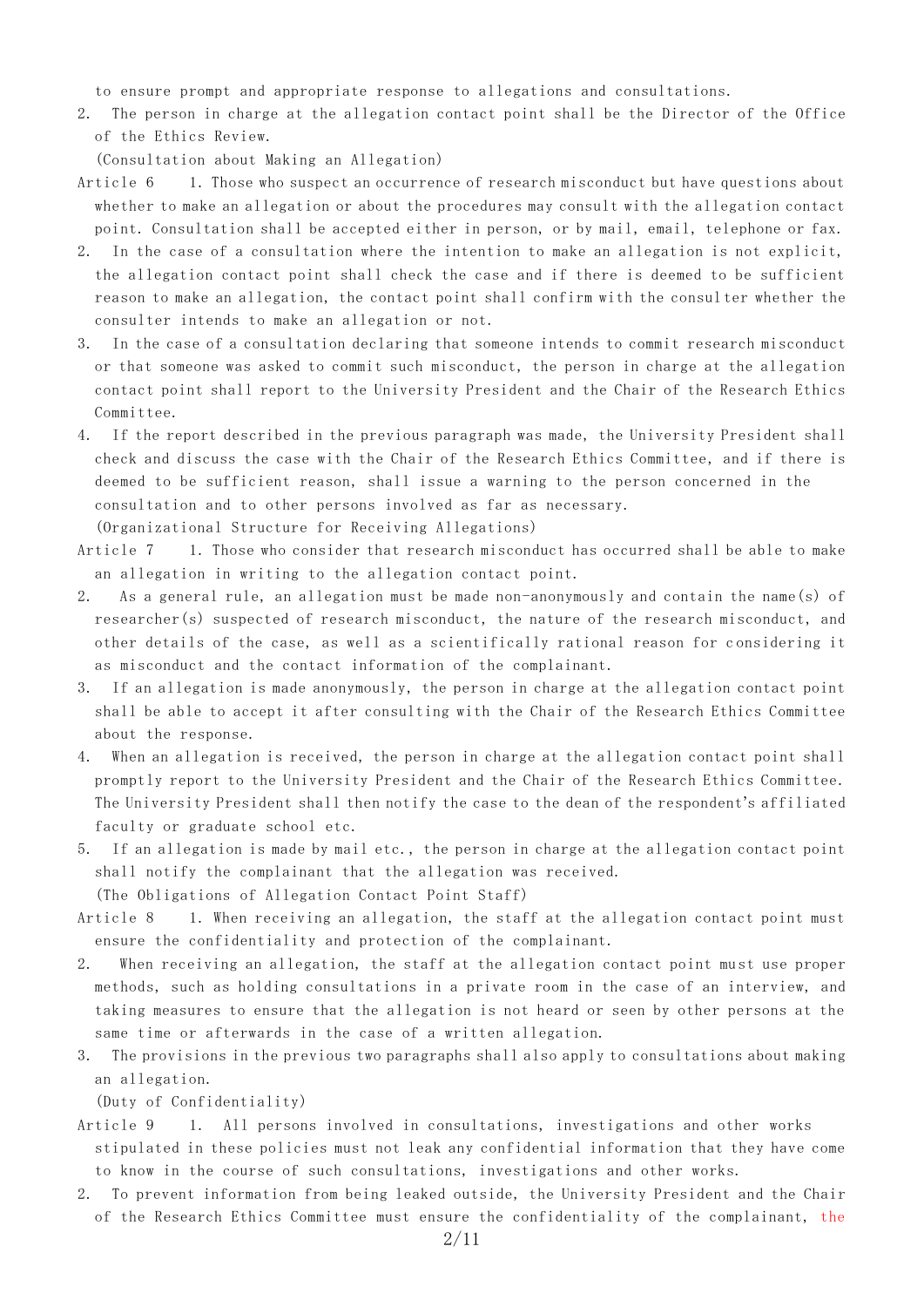respondent, etc., details of the allegation, and details and progress of the investigation, up until the investigation results are made public.

- 3. If an investigated case is leaked outside, the University President shall, after consulting with the Chair of the Research Ethics Committee and、with the consent of the complainant and respondent, etc., be able to provide a public explanation of the case even if the investigation is still ongoing. If the reason of the leak is attributable to the complainant or the respondent, etc., however, the person's consent shall not be needed.
- 4. When contacting or giving notice to the complainant, the respondent, etc., cooperators in the investigations or other persons involved, the University President, the Chair of the Research Ethics Committee and other persons giving such notice must take care so as not to infringe the human rights, honor and privacy of the complainant, the respondent, etc., cooperators in the investigations or other persons involved. (Protection of the Complainant)
- Article 10 1. The dean of the faculty or graduate school etc. concerned must take appropriate measures to prevent deterioration of the working environment of or any discriminatory treatment against the complainant on the basis of having made an allegation.
- 2. All persons affiliated with the University must not disadvantage the complainant for having brought an allegation.
- 3. The University President shall take appropriate measures if there is a person who has disadvantaged the complainant.
- 4. Unless an allegation is determined to have been lodged out of malice, the University President must not disadvantage the complainant for having brought an allegation. (Protection of the Respondent, etc.)
- Article 11 1. The University and all persons affiliated with the University must not, without a legitimate reason, disadvantage the respondent, etc. because an allegation was brought.
- 2. If there is a person who has disadvantaged the respondent, etc. without a legitimate reason, the University President shall take appropriate measures. (Allegations Lodged out of Malice)
- Article 12 1. It is prohibited for any person to make an allegation out of malice. In these policies, 'allegation lodged out of malice' means an allegation made for the purpose of damaging the respondent, or of hindering research being conducted by the respondent, or otherwise to cause some kind of detriment to the respondent or the organization with which the respondent is affiliated.
- 2. If an allegation is determined to have been lodged out of malice, the University President shall take appropriate measures. (Preliminary Investigation)
- Article 13 The Research Ethics Committee must conduct a preliminary investigation if any of the following cases occurs:
	- (1) An allegation based on Article 7 was made
	- (2) An order was issued by the University President
	- (3) A preliminary investigation is deemed necessary by the Research Ethics Committee for other reasons

(Preliminary Investigation Committee)

- Article 14 1. For the purpose of conducting a preliminary investigation, the Research Ethics Committee shall establish a Preliminary Investigation Committee under the Research Ethics Committee.
- 2. The Preliminary Investigation Committee shall consist of three members appointed by the Research Ethics Committee.
- 3. The Chair of the Preliminary Investigation Committee shall be appointed by the Research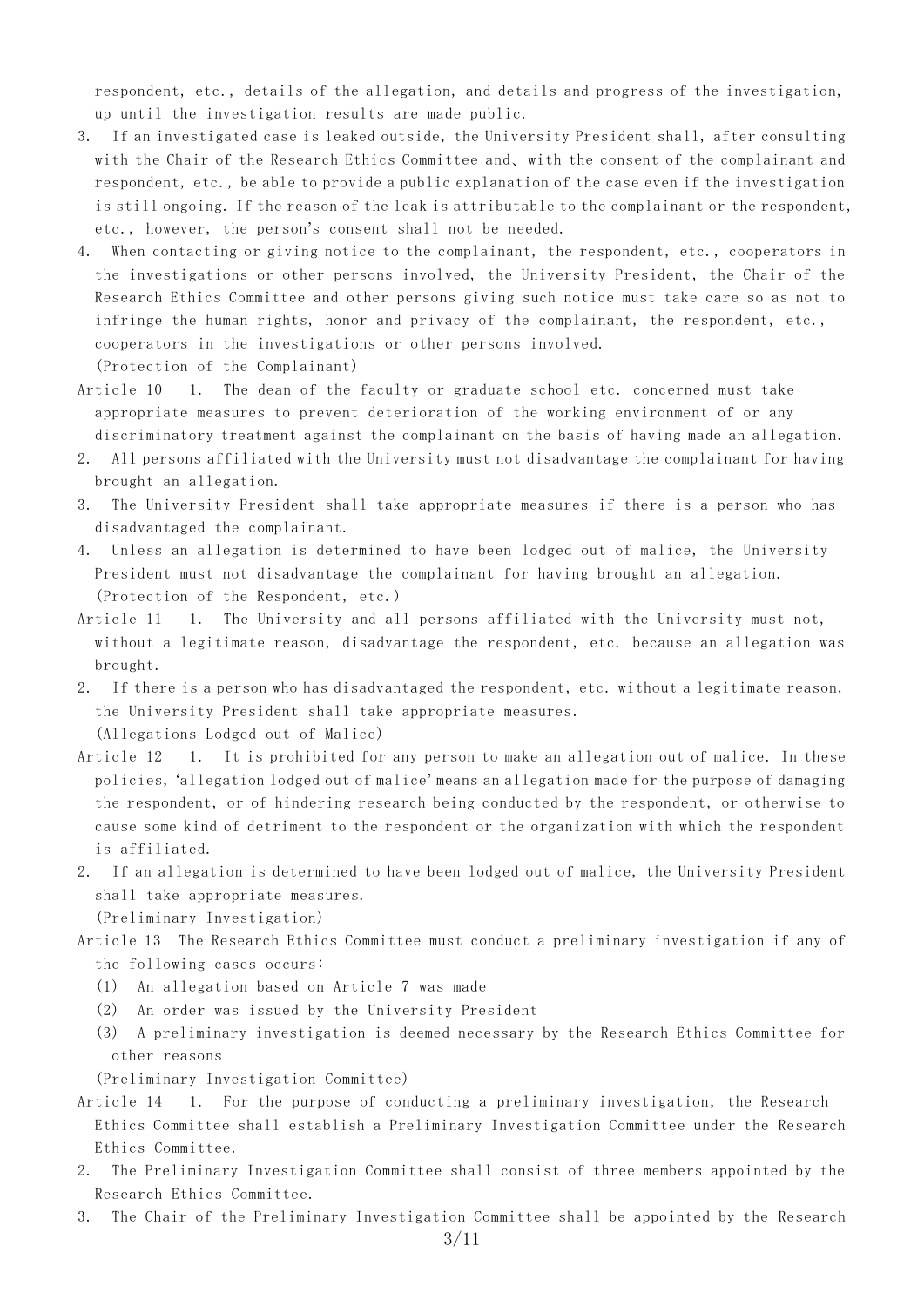Ethics Committee from among the members of the Preliminary Investigation Committee.

- 4. The Preliminary Investigation Committee must conduct a preliminary investigation promptly. However, the Preliminary Investigation Committee may decide not to conduct a preliminary investigation if it is apparent from the content of the document that the conduct in question does not fall under research misconduct.
- 5. The Preliminary Investigation Committee shall, as need arises, be able to request the respondent, etc. to submit related materials and other necessary documents for conducting the preliminary investigation or conduct interviews with the respondent, etc. and other persons involved.
- 6. The Preliminary Investigation Committee shall be able to take measures to preserve related documents, research notes, and experimental materials etc. that may be used as evidence. (Method of Preliminary Investigation)
- Article 15 1. The Preliminary Investigation Committee shall conduct a preliminary investigation of the likelihood that the reported conduct occurred and the possibility that the said conduct falls under research misconduct as well as all the other matters that are necessary upon proceeding with the procedure established by the policies.
- 2. If a preliminary investigation on an allegation about research paper(s), etc. involves any research paper(s), etc. withdrawn before the allegation was received, the Preliminary Investigation Committee shall examine the situation, including the background and circumstances of the withdrawal, and determine whether or not the matter should be investigated as an instance of research misconduct.

(Decision on Formal Investigation)

- Article 16 1. The Preliminary Investigation Committee shall report the results of the preliminary investigation to the Research Ethics Committee approximately within 30 days from the day the allegation described in Article 7 was accepted, or from the day the order for preliminary investigation was issued by the University President, or from the day the preliminary investigation was deemed necessary for other reasons by the Chair of the Research Ethics Committee.
- 2. Based on the results of the preliminary investigation, the Research Ethics Committee shall immediately decide whether or not to launch a formal investigation.
- 3. If the Research Ethics Committee decides to launch a formal investigation, it shall notify this decision to the complainant and the respondent, etc. and ask for their cooperation in the formal investigation. If the respondent, etc. is affiliated with an organization other than the University, notification shall be made also to that organization.
- 4. If the preliminary investigation unveils that the thesis which was subject to the preliminary investigation is a thesis created as a part of the graduate school education and was never published, the Research Ethics Committee shall be able to exempt the said thesis from the formal investigation, which shall be reported to the University President.
- 5. If the Research Ethics Committee decides not to launch a formal investigation, it shall notify the complainant of the decision with reasons. In this case, materials related to the preliminary investigation shall be preserved so that they may be disclosed when requested by the research funding organization or the complainant.
- 6. If the Research Ethic Committee decides to launch a formal investigation, it shall report it to the University President. If the case in question falls under the research misconduct described in item 1, paragraph 2 of Article 2 or if necessary for other reasons, the University President shall report to the organization funding the research expenses related to the case in question and the Ministry of Education, Culture, Sports, Science and Technology (hereinafter referred to as 'MEXT') and other related government ministries and agencies that a formal investigation will be carried out, as well as notify the head of a department, a

graduate school, etc. to which the respondent, etc. belongs. If the affiliation of the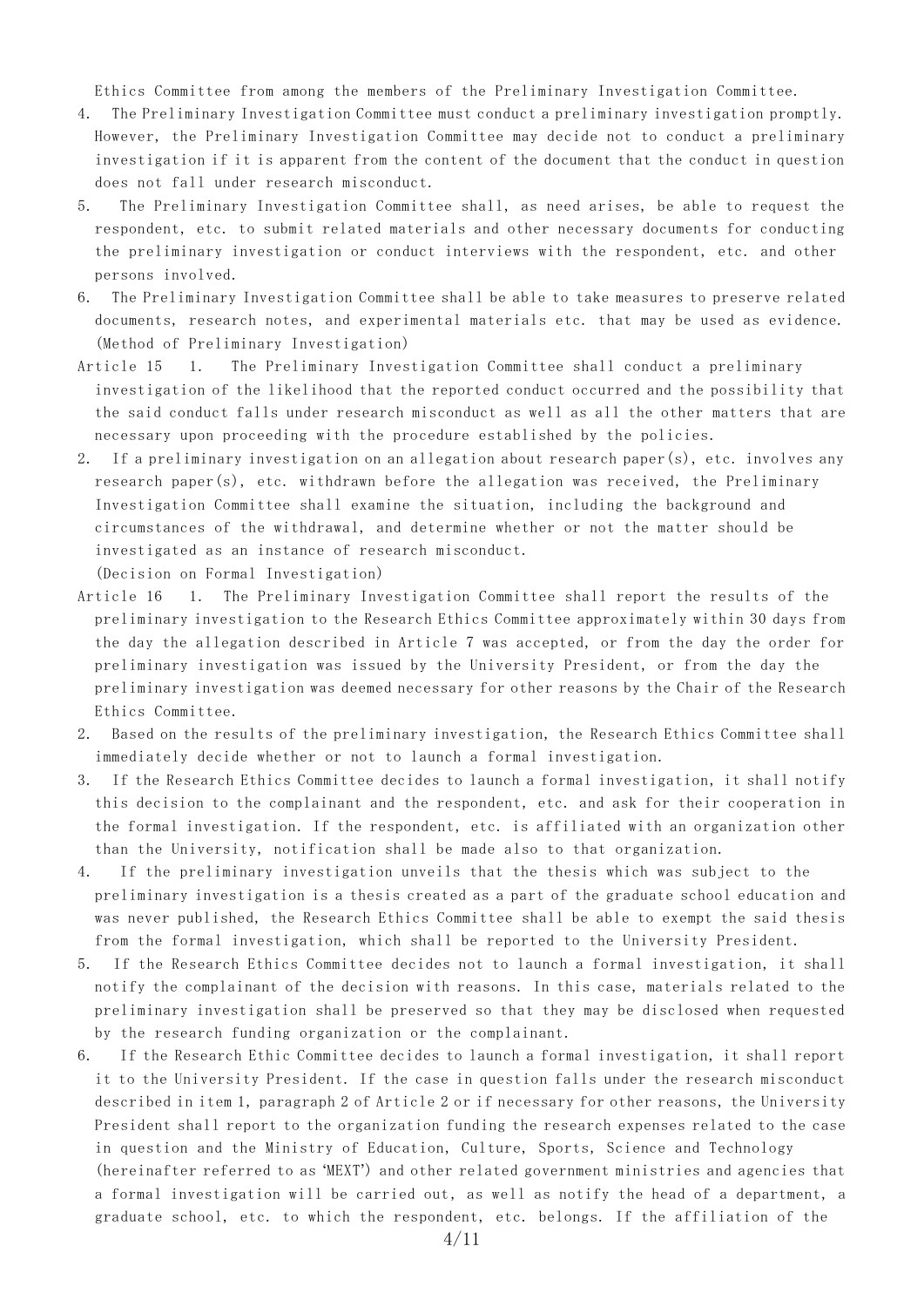respondent, etc. differs from that at the time of the corresponding case, the University President shall also notify the head of the department, graduate school, etc. to which the respondent, etc. belonged at the time.

(Establishment of Expert Investigation Committee)

Article 17 If the Research Ethics Committee decides to launch a formal investigation, it shall promptly establish an Expert Investigation Committee and report it to the University President.

(Structure of Expert Investigation Committee)

- Article 18 The Research Ethics Committee shall appoint three or more persons who have no direct conflict of interest with the complainant or the respondent, etc. as members of the Expert Investigation Committee (hereinafter referred to as 'Expert Investigation Committee Members'). The majority of Expert Investigation Committee Members must be outside experts. (Notification of Formal Investigation and Filing of Objection Concerning Expert Investigation Committee Members)
- Article 19 1. After establishing the Expert Investigation Committee, the Research Ethics Committee must notify the complainant and the respondent, etc. of the names and affiliations of Expert Investigation Committee Members.
- 2. Upon receiving the notification described in the previous paragraph, the complainant or the respondent, etc. shall be able to raise an objection to any of the Expert Investigation Committee Members in writing to the Research Ethics Committee within 7 days from the day the notification is received.
- 3. If an objection described in the previous paragraph is raised, the Research Ethics Committee shall examine the details of the objection, and if the objection is deemed to be reasonable the member concerned shall be replaced, and notification to this effect must be made to the complainant and the respondent, etc. A notification must also be made to the complainant who raised objections and the respondent, etc. in the case where the objection was deemed not to be reasonable.
- 4. No further objections against the decision described in the previous paragraph shall be accepted.

(Conduct of Formal Investigation)

- Article 20 1. The Expert Investigation Committee shall start the formal investigation approximately within 30 days from the day the Research Ethics Committee decided to conduct the formal investigation.
- 2. The Expert Investigation Committee shall carry out the formal investigation of the suspected research misconduct in the allegation by close examination of the research paper(s), raw data, experimental and observation notes, and other materials relating to the research in question, as well as interviews and other methods.
- 3. The Expert Investigation Committee must give the respondent, etc. an opportunity to offer a defense in writing or orally.
- The Expert Investigation Committee may ask the respondent to demonstrate reproducibility by such means as replicating experiments. If the Expert Investigation Committee determines that replication is necessary following a request by the respondent, etc., the Expert Investigation Committee shall give the respondent, etc. an opportunity of such replication under the direction and supervision of the committee and ensure the time and use of instruments etc. within the scope that is deemed to be reasonably necessary.
- 5. The complainant, the respondent, etc. and other persons involved in the investigated case must cooperate in good faith with the formal investigation, by offering active cooperation for smooth progress of the investigation and faithfully stating the truth. (Scope of Formal Investigation)

Article 21 In addition to the research activities related to the allegation, the Expert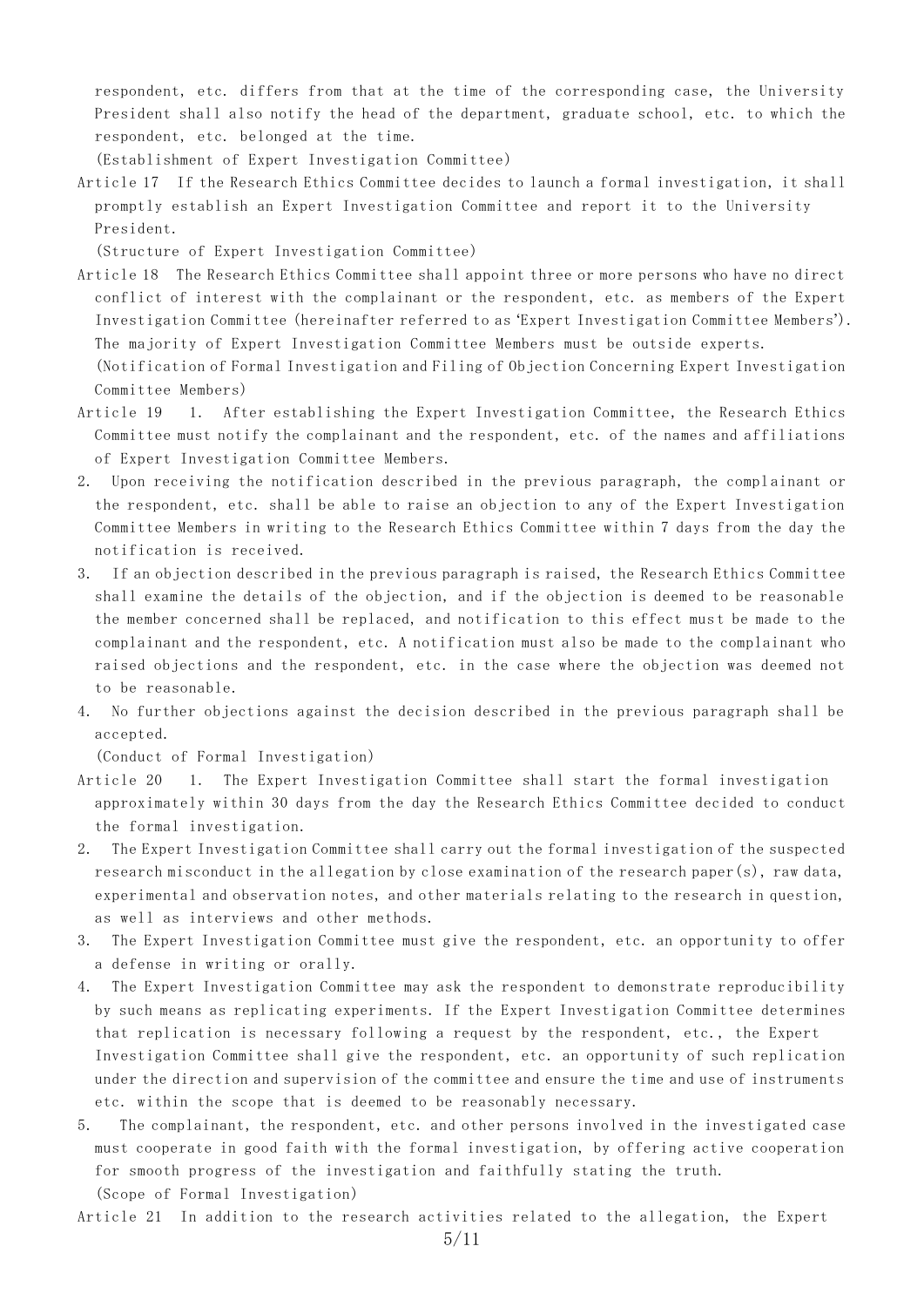Investigation Committee may decide to include in the formal investigation other research activities carried out by the respondent if deemed relevant to the formal investigation. (Preservation of Evidence)

- Article 22 1. In conducting the formal investigation, the Expert Investigation Committee shall take measures to preserve materials used as evidence and other related documents regarding the research activities subject to the investigated case.
- 2. If the research activities subject to the investigated case were conducted at a research institution other than the University, the Expert Investigation Committee shall request that research institution to take measures to preserve materials used as evidence and other related documents regarding the research activities subject to the investigated case.
- 3. Except for cases necessary for the measures described in the previous two paragraphs, は、 the Expert Investigation Committee must not restrict the research activities by the respondent, etc.

(Interim Report on the Formal Investigation)

- Article 23 1. If an interim report is requested by the organization that budgeted or specially allocated funding for research activities subject to the investigated case, the Expert Investigation Committee shall submit an interim report on the formal investigation to the Research Ethics Committee, even if the investigation is not yet completed.
- 2. The Chair of the Research Ethics Committee shall report to the University President regarding the interim report described in the previous paragraph. Upon receiving the report, the University President shall submit the interim report to the said funding organization. (Protection of Research and Technological Information in the Investigation)
- Article 24 In conducting the formal investigation, the Expert Investigation Committee shall take all due care not to leak outside any data, research paper(s) or other information covered by the investigation that has not yet been made public and whose confidentiality should be maintained from a technical or research perspective beyond the scope necessary for conducting the investigation.

(Accountability regarding Suspicion of Research Misconduct)

- Article 25 1. If during the formal investigation by the Expert Investigation Committee the respondent, etc. wishes to dispel the suspicion raised concerning the research activity related to the investigated case, the respondent, etc. shall be responsible for presenting and explaining the scientific basis showing that the research was carried out in accordance with scientifically proper methods and procedures and that any research papers were written using proper expressions based thereon.
- 2. If the respondent requests for replicating experiments etc. in relation to the previous paragraph, the respondent must be given the rights guaranteed in paragraph 4 of Article 20. (Procedures Related to Findings)
- Article 26 1. The Expert Investigation Committee shall within 150 days from the start date of the formal investigation summarize the findings of the investigation, giving its determination as to whether research misconduct occurred or not. If there is a rational reason for being unable to reach a decision within the 150 days, the Expert Investigation Committee shall notify the Research Ethics Committee with the reason thereof and the new estimated date of decision and receive its approval for the postponement. The Chair of the Research Ethics Committee shall report this to the University President.
- 2. If it is determined that research misconduct occurred, the Expert Investigation Committee shall issue findings concerning the content and malicious nature of the misconduct, the persons involved in the research misconduct and the degree of their involvement, roles of each of the authors involved in any associated research paper(s) with regard to the research activities as well as the paper(s) themselves, and other necessary matters.
- 3. If it is determined that research misconduct did not take place and the investigation shows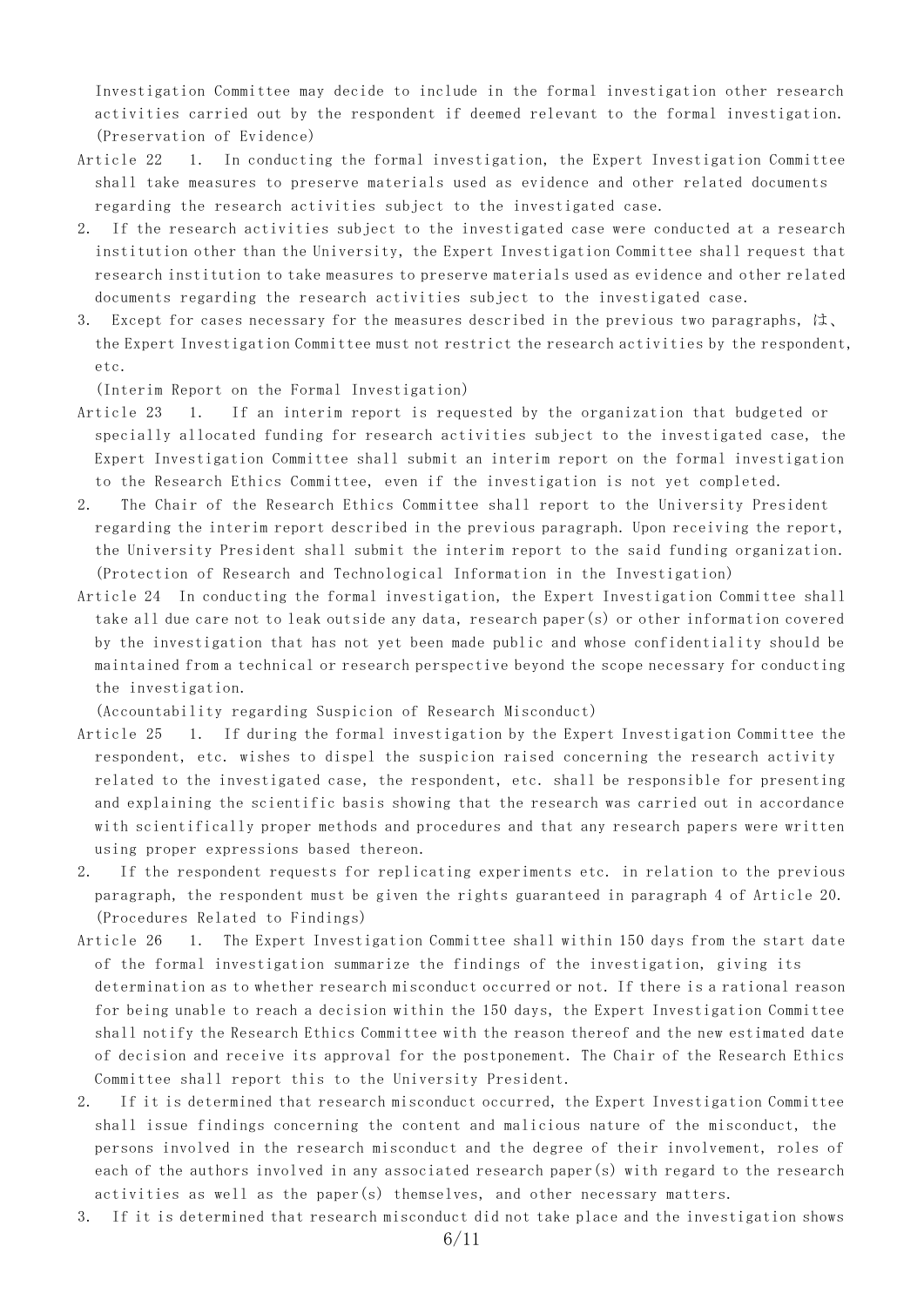that the allegation was lodged out of malice, the Expert Investigation Committee shall at the same time issue this as its finding.

- 4. In making a finding described in the previous paragraph, the complainant must be given the opportunity to offer a defense in writing or orally.
- 5. When the findings as per the paragraphs 2 and 3 above have been completed, the Expert Investigation Committee must immediately issue a report to the Research Ethics Committee.
- 6. Regarding the report described in the previous paragraph, the Chair of the Research Ethics Committee must immediately report to the University President. (Methods of Making a Determination)
- Article 27 1. To determine whether there was research misconduct or not, the Expert Investigation Committee shall make a comprehensive assessment of the evidence obtained through the formal investigation, including the physical and scientific evidence, the testimony and any admission by the respondent, etc.
- 2. The Expert Investigation Committee may not determine that research misconduct occurred based solely on an admission by the respondent, etc.
- 3. If the suspicion of research misconduct described in item 1 or 2 of paragraph 2, Article 2 is not dispelled by the explanations of the respondent, etc. or other evidence, the Expert Investigation Committee may determine that such research misconduct occurred. The same shall be true if the respondent, etc. does not present sufficient evidence to dispel the suspicion of research misconduct due to a lack of raw data, experimental and observation notes, test samples and reagents, related documents, or other key components of research that should normally exist.

(Notification and Reporting of Investigation Results)

- Article 28 1. Based on the results of the investigation conducted by the Expert Investigation Committee, the Research Ethics Committee shall decide whether or not research misconduct occurred.
- 2. If the Expert Investigation Committee issued a finding described in paragraph 3 of Article 26, the Research Ethics Committee shall, based on the investigation results, decide if the allegation was lodged out of malice.
- 3. The Chair of the Research Ethics Committee shall report to the University President regarding the decisions described in the previous two paragraphs.
- 4. The University President shall promptly notify the decision described in paragraph 1 to the complainant, the respondent, etc. and persons other than the respondent, etc. determined to have been involved in the research misconduct, as well as report/notify it to the organizations to which the report/notification of conducting the formal investigation was sent based on paragraph 6 of Article 16. However, even if the report described in paragraph 6 of Article 16 was not sent, the University President shall, if necessary, report /notify decision described in paragraph 1 to the research funding organization related to the case and MEXT and other related government ministries and agencies. If the respondent, etc. is affiliated with an organization other than the University, notification shall be made also to that organization as necessary.
- 5. If it is determined that the allegation was lodged out of malice, the University President shall notify the decision to the complainant and the respondent, as well as report/notify it to the organizations to which the report/notification of conducting the formal investigation was sent based on paragraph 6 of Article 16. If the complainant is affiliated with an organization other than the University, notification shall be made also to that organization.

(Objection Filing)

Article 29 1. If it is decided based on paragraph 5 of Article 16 that a formal investigation shall not be conducted, the complainant shall be able to file an objection to the Chair of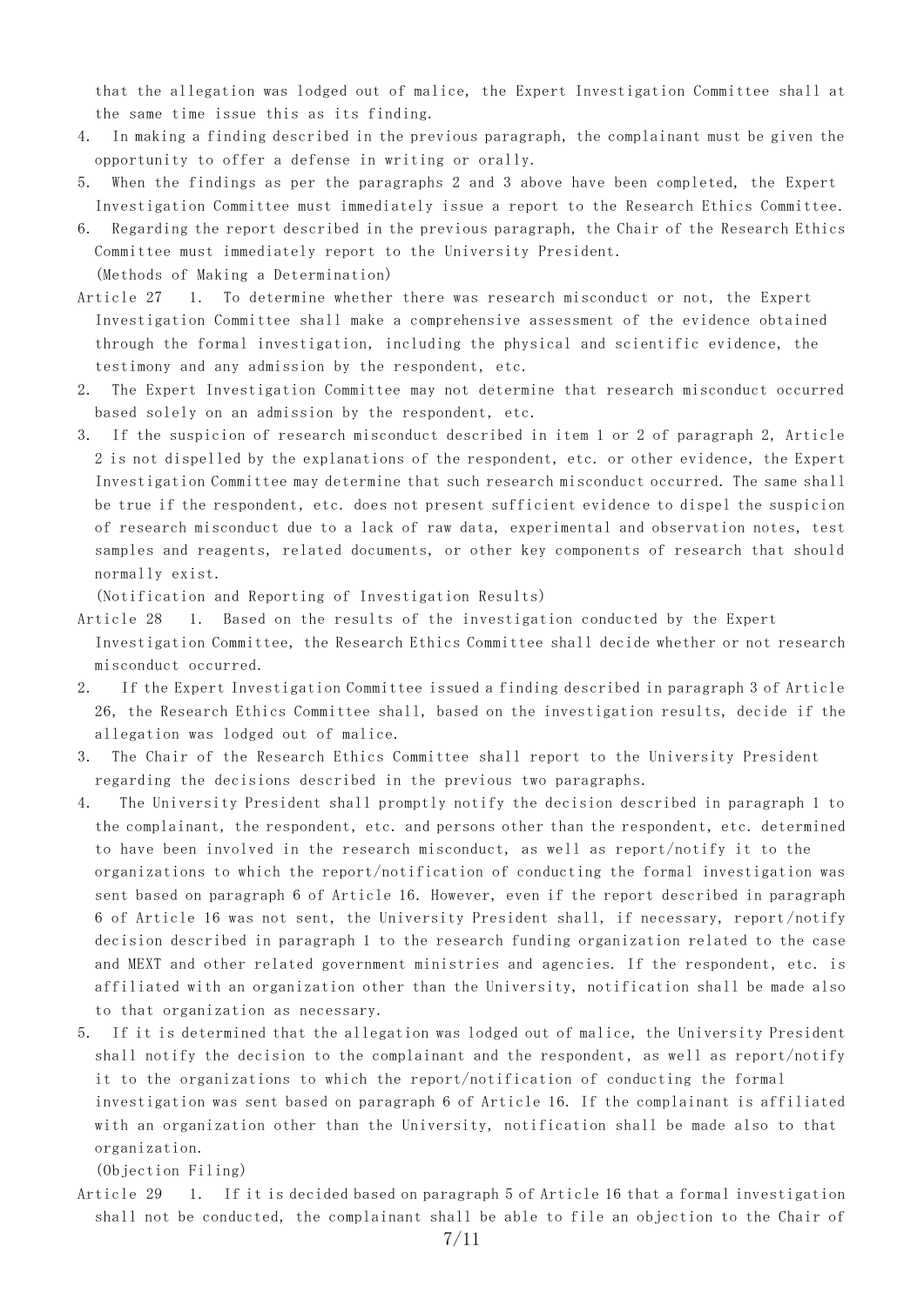the Research Ethics Committee within 14 days from the day the notification is received. It shall not be possible, however, to file repeated objections for the same reason, even if it is within the deadline.

- 2. If it is decided based on paragraph 1 of the previous Article that research misconduct has occurred, the respondent, etc. shall be able to file an objection with grounds and in writing to the University President within 14 days from the day the notification described in paragraph 4 of the previous Article is received. It shall not be possible, however, to file repeated objections for the same reason, even if it is within the deadline.
- 3 If it is decided based on paragraph 2 of the previous Article that the allegation was lodged out of malice, the complainant shall be able to file an objection with grounds and in writing to the University President within 14 days from the day the notification described in paragraph 5 of the Previous Article is received. It shall not be possible, however, to file repeated objections for the same reason, even if it is within the deadline.
- 4. If an objection described in paragraph 2 is filed, the University President shall notify the complainant of the objection, and report/notify the organizations to which the report/notification of research misconduct was sent based on paragraph 4 of the previous Article.
- 5. If an objection described in paragraph 3 is filed, the University President shall notify the respondent, etc. of the objection, and report/notify the organizations to which the report/notification of the objection was set based on paragraph 5 of the previous Article.
- 6. If an objection described in paragraph 3 is filed by the complainant who is affiliated with an organization other than the University, the University President shall notify that organization of the objection.

(Examination of Validity of Objection)

- Article 30 If the Research Ethics Committee received an objection based on paragraph 1 of the previous Article, it must deliberate whether to conduct a new formal investigation under the Research Ethics Committee to examine the validity of the objection.
- 2. If it is decided that a new formal investigation will not be conducted based on the previous paragraph, the complainant shall not be able to file any further objections.
- 3. If the University President received an objection based on paragraph 2 or 3 of the previous Article, the examination of the validity of the objection and the deliberation on whether to conduct a new investigation shall be carried out by the Objection Examination Committee.
- 4. The Objection Examination Committee shall consist of three members delegated by the University President.
- 5. A member of the Expert Investigation Committee or the Research Ethics Committee may not be a member of the committee described in the previous paragraph.
- 6. Persons other than faculty or staff members of the University may be delegated as committee members described in paragraph 4.
- 7. If the Objection Examination Committee decides to reject the objection based on paragraph 2 or 3 of the previous Article without conducting a new investigation of the case, the decision must be reported immediately to the University President.
- 8. If the Objection Examination Committee decides to conduct a new investigation in response to the objection based on paragraph 2 or 3 of the previous Article, the decision must be reported immediately to the University President.
- 9. Upon receiving the report described in the previous two paragraphs, t he University President shall notify or report the decision to the objector and the organizations to which the report of the objection was sent based on paragraphs 4 to 6 of the previous Article.
- 10. The objector shall not be able to file any further objections against the decision described in paragraph 7.

(New Investigation)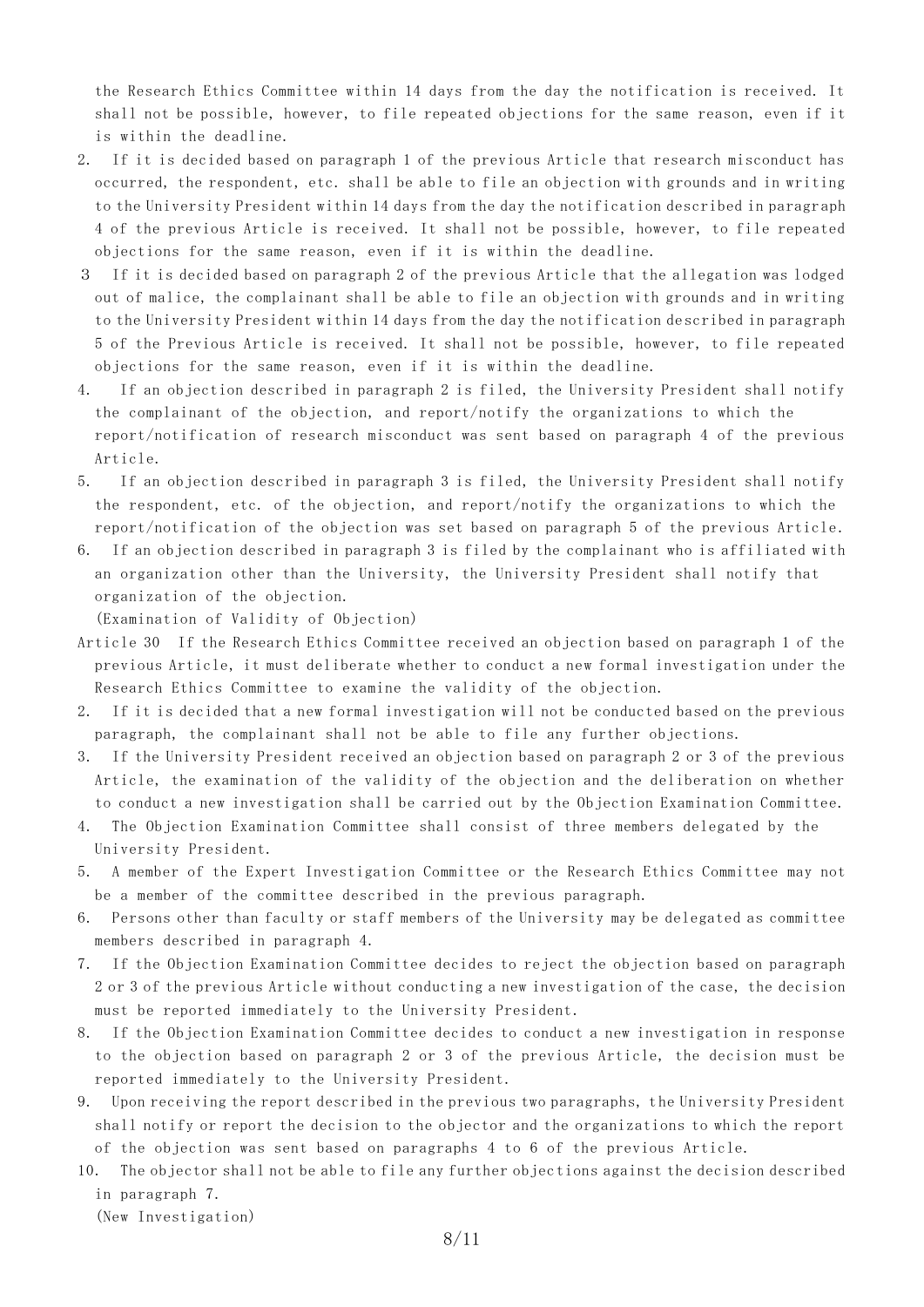- Article 31 1. If a decision is made to conduct a new investigation in response to the objection described in paragraph 2 or 3 of Article 29, the University President shall request a reinvestigation to the Research Ethics Committee chairperson. The Expert Investigation Committee shall request the objector to submit materials that the objector considers sufficient for overturning the earlier investigation result, and to cooperate with the new investigation in other ways toward the prompt resolution of the case.
- 2. If the cooperation of the objector described in the previous paragraph is not obtained, the Expert Investigation Committee shall be able to terminate the procedures without conducting a new investigation. In this case the Expert Investigation Committee must report this decision immediately to the Research Ethics Committee.
- 3. Upon hearing the decision described in the previous paragraph, the Chair of the Research Ethics Committee must report it to the University President. Upon receiving the report, the University President shall notify the objector of the decision.
- 4. If the Expert Investigation Committee starts a new investigation in response to the objection described in paragraph 2 of Article 29, the committee must decide whether to overturn the earlier investigation result within 50 days from the start date of the new inve stigation. If, however, there is a rational reason for being unable to reach a decision on whether to overturn the earlier investigation result within the 50 days, the committee shall notify the Research Ethics Committee with the reason thereof and the new estimated date of decision and receive its approval for the postponement. The Chair of the Research Ethics Committee shall report this to the University President.
- 5. If the Expert Investigation Committee starts a new investigation in response to the objection described in paragraph 3 of Article 29, the committee must decide whether to overturn the earlier investigation result within 30 days from the start date of the new investigation. If, however, there is a rational reason for being unable to reach a decision on whether to overturn the earlier investigation result within the 30 days, the committee shall notify the Research Ethics Committee with the reason thereof and the new estimated date of decision and receive its approval for the postponement. The Chair of the Research Ethics Committee shall report this to the University President.
- 6. If the objection filed as described in paragraph 2 or 3 of Article 29 necessitates a decision requiring new expertise, the Research Ethics Committee shall replace or add new Expert Investigation Committee Members, or have the investigation carried out by other persons in place of the Expert Investigation Committee. This shall not apply, however, if it is deemed that there is no sufficient reason requiring the makeup of the Expert Investigation Committee to be changed.
- 7. The new Expert Investigation Committee Members described in the previous paragraph shall be appointed in accordance with Article 18. In the case where a new Expert Investigation Committee member is appointed, it must notify the name and affiliation of the member to the complainant and the respondent, etc. and give opportunity for any objections.
- 8. The Expert Investigation Committee must report to the Research Ethics Committee the results of the new investigation in response to the objection described in paragraph 2 or 3 of Article 29. The Research Ethics Committee shall decide whether to change the decision described in paragraph 1 or 2 of Article 28 based on the results of the new investigation. The Chair of the Research Ethics Committee must report this decision to the University President.
- 9. Based on the report described in the previous paragraph, the University President shall promptly notify the results of the new investigation to the complainant, the respondent, etc. and persons other than the respondent, etc. determined to have been involved in the research misconduct, as well as notify or report the results to the organizations to which the report of the objection was sent based on paragraphs 4 to 6 of Article 29.
- 10. The objector shall not be able to file any further objections against the decision of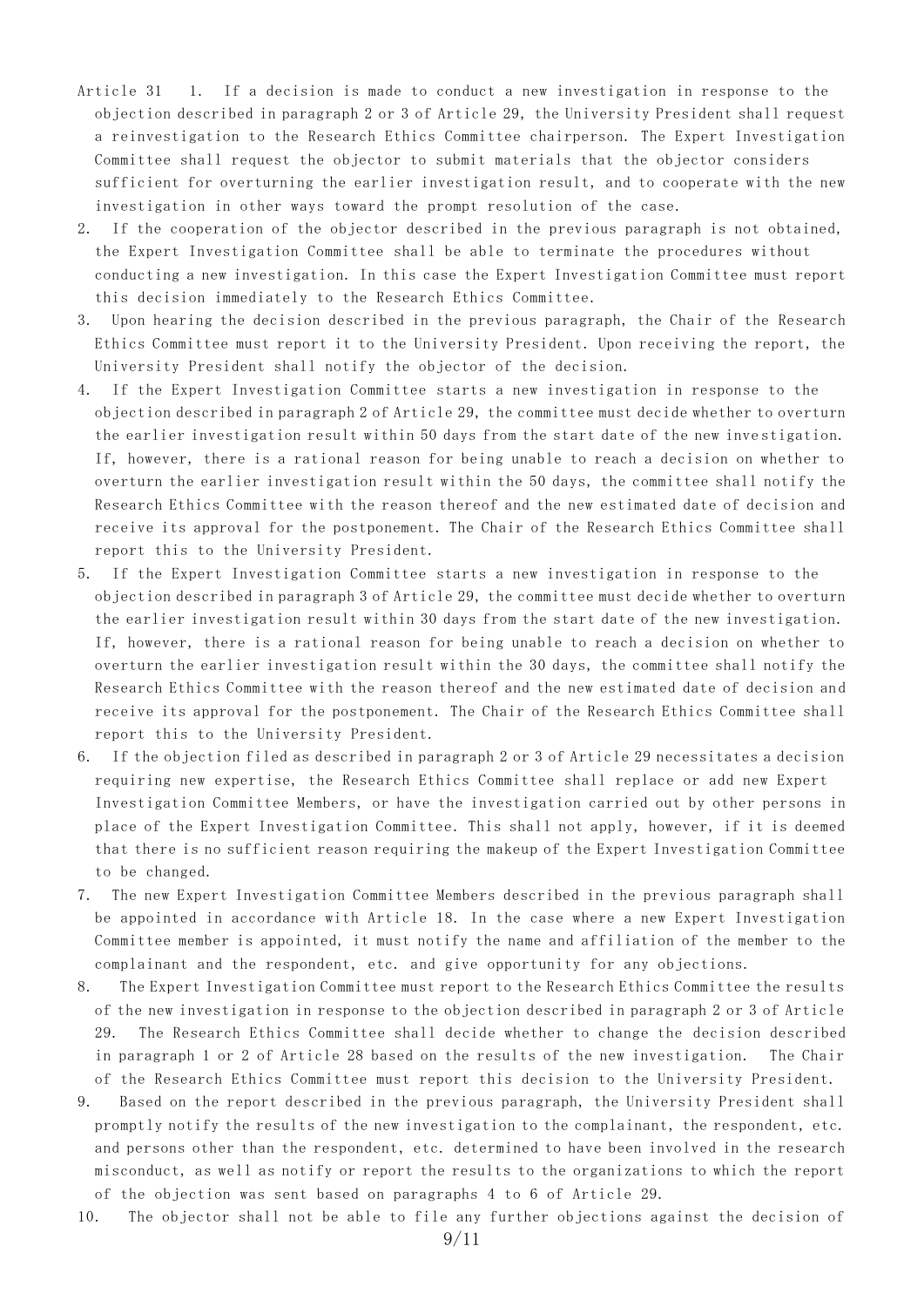the Research Ethics Committee as a result of the new investigation. (Announcement of Investigation Results)

Article 32 1. When it is decided that research misconduct has occurred, the University President shall promptly announce the results of the investigation to the public.

- 2. The announcement described in the previous paragraph shall include the names and affiliations of the persons involved in the research misconduct, details of the misconduct, sanctions imposed by the University before the announcement, and the methods and procedures of the investigation.
- 3. Notwithstanding the provision of the previous paragraph, the names and affiliations of the persons involved in the research misconduct may not be made public if the research paper(s) determined to have been involved in research misconduct were withdrawn before the allegation was received, or for other reasons deemed necessary by the University President.
- 4. When it is decided that research misconduct has not occurred, the results of the investigation shall not be made public as a general rule. If, however, it is deemed necessary to restore the honor of the respondent, etc., the case under investigation has been leaked outside, or any errors that are neither intentional nor due to gross neglect of the basic duty of care expected of a researcher are found in research paper(s), the results of the investigation shall be made public.
- 5. The announcement of the case described in the proviso of the previous paragraph shall include that no research misconduct was found, that the research paper(s) contained errors that are neither intentional nor due to gross neglect of the basic duty of care expected of a researcher, as well as the name and affiliation of the respondent, etc. and the methods and procedures of the investigation.
- 6. If it is decided that the allegation was lodged out of malice, the University President shall make public the complainant's name and affiliation, the reason for determining that the allegation was lodged out of malice, and the methods and procedures of the investigation. (Temporary Measures during Formal Investigation)
- Article 33 1. The University President shall be able to take necessary measures against the respondent, etc., such as temporary suspension of research funding, during the period from when the decision is made to conduct a formal investigation until when the Expert Investigation Committee's report of the investigation results is received.
- 2 If the research funding organization has issued an order for suspension of relevant research funding to the respondent, etc. or other measures, the University President shall take such measures accordingly.

(Discontinuation of Use of Research Funds)

Article 34 The University President shall be able to order the persons determined to have committed the research misconduct, the persons determined to bear prime responsibility for the contents of any research paper(s) connected with the research misconduct, and persons determined to be responsible for use of all or part of the research funds (hereinafter collectively referred to as 'persons determined to be responsible for the misconduct') to stop using the research funds immediately.

(Recommendation of Withdrawal etc. of Research Papers)

- Article 35 1. The University President shall recommend the persons determined to be responsible for the misconduct to withdraw or correct any research paper(s) determined to have been connected with research misconduct or make other recommendations.
- 2. The persons determined to be responsible for the misconduct must respond to the University President whether or not they intend to follow the recommendation described in the previous paragraph within 14 days from the day the recommendation is made.
- 3. If the persons determined to be responsible for the misconduct do not follow the recommendation of paragraph 1, the University President shall make it public.